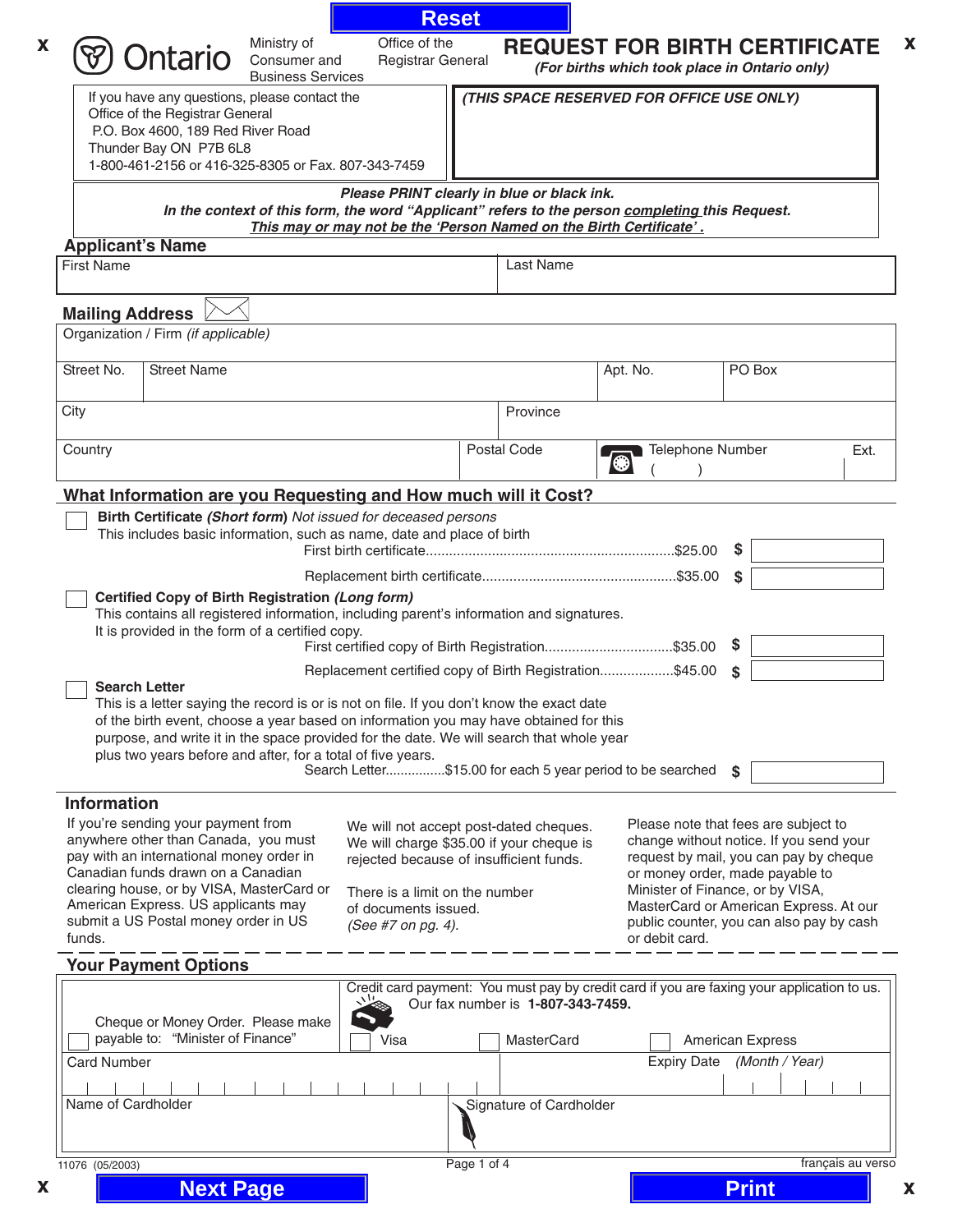# **Previous Page**

| Who is the Person Named on the Birth Certificate (each box must be filled in)<br>Last Name (at time of Birth)                                                                                                                                                                                                                                                                                                                                                  |                                                                                             |         |                   |                                                                                                                 |                                                                                |  |                                       |                 |  |                   |                                                              |                   |
|----------------------------------------------------------------------------------------------------------------------------------------------------------------------------------------------------------------------------------------------------------------------------------------------------------------------------------------------------------------------------------------------------------------------------------------------------------------|---------------------------------------------------------------------------------------------|---------|-------------------|-----------------------------------------------------------------------------------------------------------------|--------------------------------------------------------------------------------|--|---------------------------------------|-----------------|--|-------------------|--------------------------------------------------------------|-------------------|
|                                                                                                                                                                                                                                                                                                                                                                                                                                                                |                                                                                             |         |                   | Middle Name(s)<br><b>First Name</b>                                                                             |                                                                                |  |                                       |                 |  |                   |                                                              |                   |
| Male<br>Female                                                                                                                                                                                                                                                                                                                                                                                                                                                 | Date of Birth<br>Year                                                                       | Month   | Day               | Place of Birth (City)                                                                                           |                                                                                |  |                                       | Weight at Birth |  |                   | No. of older brothers /<br>sisters born before this<br>child |                   |
| Where did the birth take place                                                                                                                                                                                                                                                                                                                                                                                                                                 | Hospital (name)                                                                             |         |                   |                                                                                                                 |                                                                                |  | You must<br>check one                 |                 |  | Physician         | Midwife                                                      |                   |
| Other (specify)                                                                                                                                                                                                                                                                                                                                                                                                                                                |                                                                                             |         | Home              |                                                                                                                 | <b>Birthing Centre</b>                                                         |  | box                                   |                 |  | Other             |                                                              | Undetermined      |
| Name of Doctor or Attendant (at birth)<br>Address of Doctor or Attendant                                                                                                                                                                                                                                                                                                                                                                                       |                                                                                             |         |                   |                                                                                                                 |                                                                                |  |                                       |                 |  |                   |                                                              |                   |
| Parent(s) Information (at time of this child's birth)                                                                                                                                                                                                                                                                                                                                                                                                          |                                                                                             |         |                   |                                                                                                                 |                                                                                |  |                                       |                 |  |                   |                                                              |                   |
| Mother's Maiden Name (see #1 on pg. 4)                                                                                                                                                                                                                                                                                                                                                                                                                         |                                                                                             |         |                   | <b>First Name</b><br>Middle Name(s)                                                                             |                                                                                |  |                                       |                 |  |                   |                                                              |                   |
| Mother's Address (at the time of this child's birth)                                                                                                                                                                                                                                                                                                                                                                                                           |                                                                                             |         |                   | City                                                                                                            |                                                                                |  | Province<br>Country                   |                 |  |                   |                                                              |                   |
| Mother's Marital Status (at the time of this child's birth)                                                                                                                                                                                                                                                                                                                                                                                                    |                                                                                             |         |                   |                                                                                                                 | Common                                                                         |  | Any Other Last Name(s) Used by Mother |                 |  |                   |                                                              |                   |
| Married<br>Single                                                                                                                                                                                                                                                                                                                                                                                                                                              | <b>Divorced</b>                                                                             | Widowed |                   |                                                                                                                 | law                                                                            |  |                                       |                 |  |                   |                                                              |                   |
| Mother's Age (at<br>time of this birth)                                                                                                                                                                                                                                                                                                                                                                                                                        | Mother's Date of Birth<br>Year                                                              | Month   | Day               |                                                                                                                 | Mother's Place of Birth (City and Province / Country)                          |  |                                       |                 |  |                   |                                                              |                   |
| Father's Last Name                                                                                                                                                                                                                                                                                                                                                                                                                                             |                                                                                             |         | <b>First Name</b> |                                                                                                                 |                                                                                |  |                                       |                 |  | Middle Name(s)    |                                                              |                   |
| Father's Age (at                                                                                                                                                                                                                                                                                                                                                                                                                                               | Father's Date of Birth                                                                      |         |                   |                                                                                                                 |                                                                                |  |                                       |                 |  |                   |                                                              |                   |
| time of this birth)                                                                                                                                                                                                                                                                                                                                                                                                                                            | Year                                                                                        | Month   | Day               | Father's Place of Birth (City and Province / Country)                                                           |                                                                                |  |                                       |                 |  |                   |                                                              |                   |
| Has a Birth Certificate (Short Form) been previously issued for this birth?**<br>Has a Certified Copy of the Birth Registration been previously issued for this birth?**<br>Has the person named on the Birth Registration ever had a legal name change?<br>If 'yes', provide previous name(s) below:                                                                                                                                                          |                                                                                             |         |                   |                                                                                                                 |                                                                                |  |                                       |                 |  | Yes<br>Yes<br>Yes | No<br>No<br>No                                               |                   |
| Last Name                                                                                                                                                                                                                                                                                                                                                                                                                                                      | <b>First Name</b>                                                                           |         |                   |                                                                                                                 | Middle Name(s)                                                                 |  |                                       |                 |  |                   |                                                              |                   |
| Last Name                                                                                                                                                                                                                                                                                                                                                                                                                                                      | <b>First Name</b><br>Middle Name(s)<br>** All previously issued documents will be cancelled |         |                   |                                                                                                                 |                                                                                |  |                                       |                 |  |                   |                                                              |                   |
|                                                                                                                                                                                                                                                                                                                                                                                                                                                                |                                                                                             |         |                   |                                                                                                                 | Who can Obtain this Information?                                               |  |                                       |                 |  |                   |                                                              |                   |
| Where the person named on the certificate is deceased,<br>Where the person named on the certificate is alive<br>only a Certified Copy of the Birth Registration will be<br>(Check one or more boxes)<br>issued. (Check one or more boxes)                                                                                                                                                                                                                      |                                                                                             |         |                   |                                                                                                                 |                                                                                |  |                                       |                 |  |                   |                                                              |                   |
| The person named on the Birth Certificate is the<br>'Applicant'. (You must be at least 13 years of age)                                                                                                                                                                                                                                                                                                                                                        |                                                                                             |         |                   | The Next of Kin is the 'Applicant'. (see #2 on pg. 4)                                                           |                                                                                |  |                                       |                 |  |                   |                                                              |                   |
| A parent of the person named on the Birth Certificate is the<br>'Applicant'. (Your name must appear on the Birth Registration)                                                                                                                                                                                                                                                                                                                                 |                                                                                             |         |                   |                                                                                                                 | Specify relationship to deceased<br>Proof of Death attached. (see #3 on pg. 4) |  |                                       |                 |  |                   |                                                              |                   |
| Mother<br>Father<br>Estate Trustee is the "Applicant'. (see #4 on pg. 4)                                                                                                                                                                                                                                                                                                                                                                                       |                                                                                             |         |                   |                                                                                                                 |                                                                                |  |                                       |                 |  |                   |                                                              |                   |
| A person who has legal custody of the person named on the<br>Birth Certificate is the 'Applicant'. (Proof of Custody is required)                                                                                                                                                                                                                                                                                                                              |                                                                                             |         |                   | (Certificate of Appointment or similar proof required)<br>Certificate of Appointment or similar proof attached. |                                                                                |  |                                       |                 |  |                   |                                                              |                   |
| Proof of Custody attached.<br>(see #5 on pg. 4)<br>Lost Birth Certificate /<br>Why are you requesting this information?                                                                                                                                                                                                                                                                                                                                        |                                                                                             |         |                   |                                                                                                                 |                                                                                |  |                                       |                 |  |                   |                                                              |                   |
| Certified Copy of Birth Registration (see #6 on pg. 4)<br>Please specify:<br>Stolen Birth Certificate/ Certified Copy of Birth Registration<br>You MUST check one of the following boxes:                                                                                                                                                                                                                                                                      |                                                                                             |         |                   |                                                                                                                 |                                                                                |  |                                       |                 |  |                   |                                                              |                   |
| (see #6 on pg. 4)<br>Damaged/destroyed Certificate / Certified Copy of Birth Registration<br>First time applying for Birth Certificate/<br>Certified Copy of Birth Registration<br>(see #6 on pg. 4)                                                                                                                                                                                                                                                           |                                                                                             |         |                   |                                                                                                                 |                                                                                |  |                                       |                 |  |                   |                                                              |                   |
| I authorize the Office of the Registrar General to issue the requested document/information, and consent to the Ministry of Consumer and Business<br>Services collecting information about myself and the person named on the Birth Certificate (if other than myself) from the guarantor and such other<br>sources as may be necessary to verify the information on this form and my entitlement to the service required. I am aware that it is an offence to |                                                                                             |         |                   |                                                                                                                 |                                                                                |  |                                       |                 |  |                   |                                                              |                   |
| willfully make a false statement on this form.<br><b>Signature of Applicant</b>                                                                                                                                                                                                                                                                                                                                                                                |                                                                                             |         |                   |                                                                                                                 | Daytime Telephone Number                                                       |  |                                       |                 |  | Date Signed       |                                                              |                   |
|                                                                                                                                                                                                                                                                                                                                                                                                                                                                |                                                                                             |         |                   |                                                                                                                 |                                                                                |  | Ext.                                  |                 |  | Year              | Month                                                        | Day               |
| 11076 (05/2003)                                                                                                                                                                                                                                                                                                                                                                                                                                                |                                                                                             |         |                   | Page 2 of 4                                                                                                     |                                                                                |  |                                       |                 |  |                   |                                                              | francais au verso |
| <b>Next Page</b>                                                                                                                                                                                                                                                                                                                                                                                                                                               |                                                                                             |         |                   |                                                                                                                 |                                                                                |  |                                       |                 |  | <b>Print</b>      |                                                              |                   |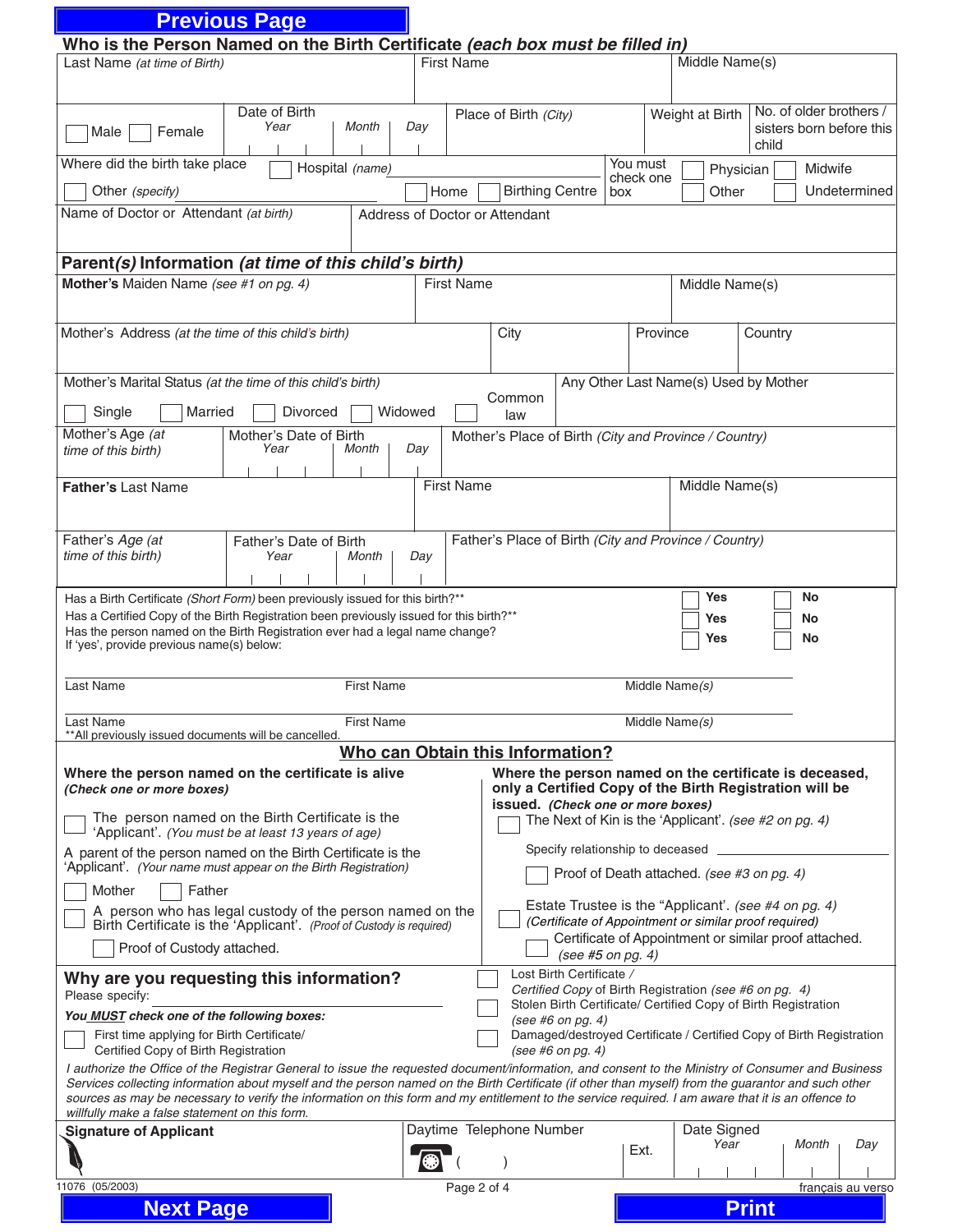# **Previous Page**

# **THIS PAGE MUST BE COMPLETED IN FULL**

### **Statement of Guarantor**

The guarantor must certify the information on this application form by completing and signing the "Statement of Guarantor" section. No person shall charge a fee for acting as a guarantor (Section 45.1 of the Vital Statistics Act).

### **The Guarantor**

The persons described in this section are prescribed as **guarantors** for the purposes of section 45.1 of the Vital Statistics Act:

- 1. Canadian citizens who have known the applicant for at least two years and who are **currently serving** as one of the following:
- i. Judge, justice of the peace, municipal police officer, provincial police officer or officer of the Royal Canadian Mounted Police.
- ii. Mayor.
- iii. Member of the Legislative Assembly of Ontario.
- iv. Minister of religion authorized under provincial law to perform marriages.
- v. Municipal clerk or treasurer who is a member of the Association of Municipal Managers, Clerks and Treasurers of Ontario.
- vi. Notary public.
- vii. Principal or vice-principal of a primary or secondary school.
- viii. Senior administrator or professor in a university or a senior administrator in a community college or in a CEGEP in Quebec.
- ix. Signing officer of a bank, caisse d'économie, caisse populaire, credit union or trust company.

Canadian citizens who have known the applicant for at least two years and **who are practicing members in good standing** of a provincial regulatory body established by law to govern one of the following professions:

- i. Chiropractor, dentist, midwife, nurse, optometrist, pharmacist, physician or surgeon, psychologist or veterinarian.
- ii. Lawyer.
- iii. Professional accountant.
- iv. Professional engineer.
- v. Social worker or social service worker.
- vi. Teacher in a primary or secondary school.

The list above is not a recognition or endorsement by the Office of the Registrar General of professional status or superior qualifications.

| <b>Guarantor Information</b>                                                                                                                                                                                                                                                                                                                                                                                                                              |                              |                   |     |                             |                                  |  |  |
|-----------------------------------------------------------------------------------------------------------------------------------------------------------------------------------------------------------------------------------------------------------------------------------------------------------------------------------------------------------------------------------------------------------------------------------------------------------|------------------------------|-------------------|-----|-----------------------------|----------------------------------|--|--|
| <b>Guarantor's Last Name</b>                                                                                                                                                                                                                                                                                                                                                                                                                              |                              | <b>First Name</b> |     |                             |                                  |  |  |
| Organization / Firm (if applicable)                                                                                                                                                                                                                                                                                                                                                                                                                       | Occupation                   |                   |     |                             | Registration No. (if applicable) |  |  |
| Home Telephone Number                                                                                                                                                                                                                                                                                                                                                                                                                                     | Work Telephone Number / Ext. |                   |     | Fax. Number (Optional)      |                                  |  |  |
| ❀                                                                                                                                                                                                                                                                                                                                                                                                                                                         |                              |                   |     |                             |                                  |  |  |
| <b>Work address</b>                                                                                                                                                                                                                                                                                                                                                                                                                                       |                              |                   |     |                             |                                  |  |  |
| Street No.<br><b>Street Name</b>                                                                                                                                                                                                                                                                                                                                                                                                                          | City                         |                   |     | Province                    | Postal Code                      |  |  |
| Guarantor's Statement: (Number of years must be completed)<br>To the best of my knowledge and belief, the statements made in this application are true. I am a Canadian Citizen and belong to<br>one of the listed professions (above). I have known the Applicant personally for at least TWO years. I have known the<br><b>Applicant for</b><br>I am aware that it is an offence to willfully make a false statement on this form.<br>(number of years) |                              |                   |     |                             |                                  |  |  |
|                                                                                                                                                                                                                                                                                                                                                                                                                                                           |                              |                   |     |                             |                                  |  |  |
| Signature of Guarantor                                                                                                                                                                                                                                                                                                                                                                                                                                    | Date Signed<br>Year          | Month             | Day | Signed At: (City /Province) |                                  |  |  |

Personal information contained on this form is collected under the authority of the Vital Statistics Act, R.S.O. 1990, c.V.4 and will be used to provide certified copies, extracts, certificates, or search notices and to verify the information provided and your entitlement to the service requested and for law enforcement and security purposes. It is an offence to willfully make a false statement on this form. Questions about this collection should be directed to: The Deputy Registrar General, Office of the Registrar General, P.O. Box 4600, Thunder Bay ON P7B 6L8. Telephone 1-800-461-2156 or 416- 325-8305.